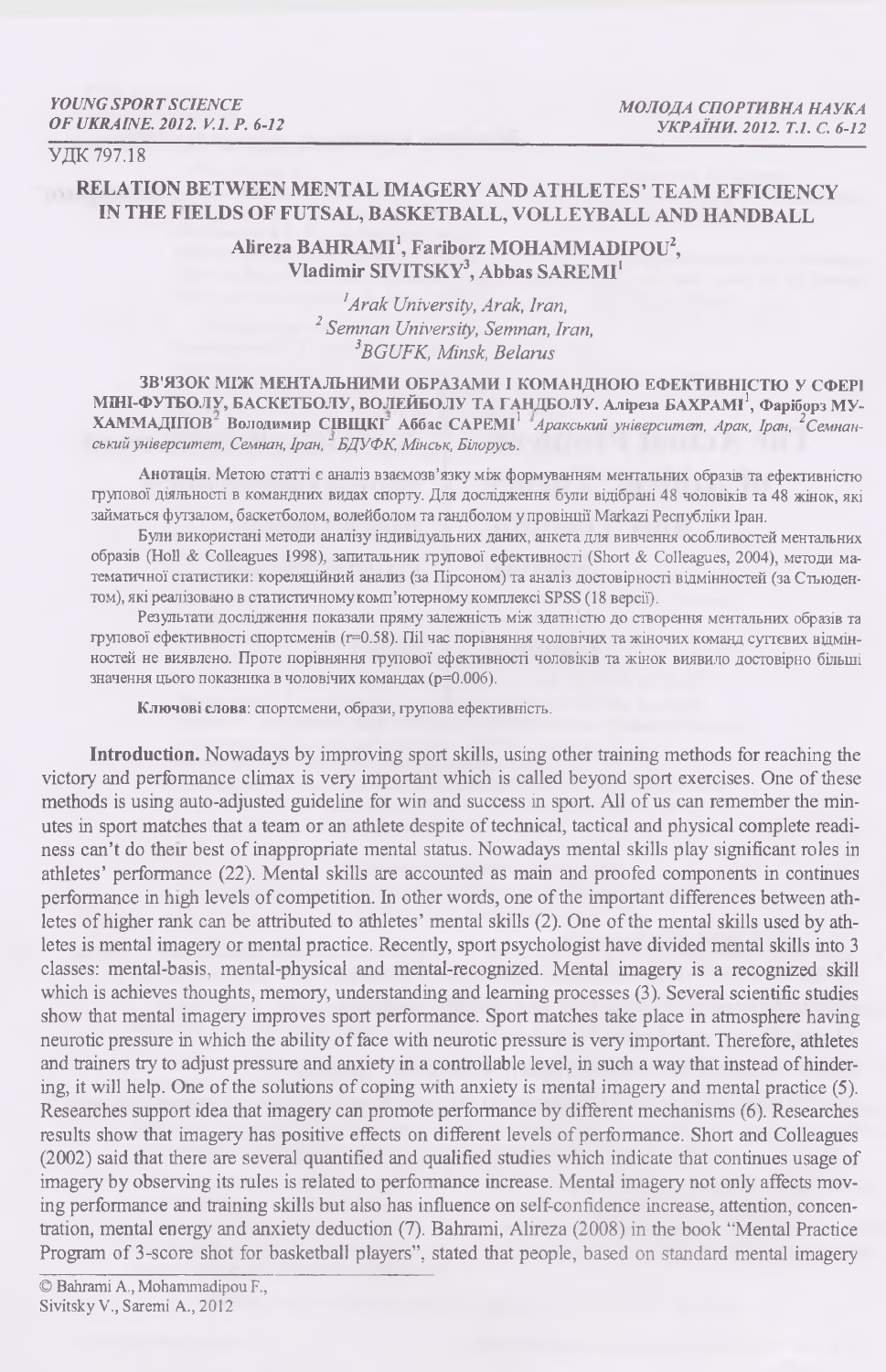#### *Relation between ... Jal imagery and athletes' team efficiency...* 7

questionnaires, who have high capacity in this field can do better self-tranquility (3). Bahrami, Alireza and Marishyk L.V (2004) and Bahrami (2006), in a research known as Mental Imagery & Its Usage in Basketball Players' Exercises, remark that by the fact that mental imagery is done in the right hemisphere and athletes do the self-tranquility process in this part, so there is a meaningful relation between mental imagery and self-tranquility and team solidarity.

Jennifer Cumming (2009) analyzes the effects of imagery workshop (Mental Imagery Exercise) on matches in basketball players. The results of her studies reveal that players increase the level of mental imagery significantly in 6 weeks and prove that mental imagery exercises can be useful and effective (8). Murphy Shane (1994), in his researches display meaningful results of number of successful free shots in games by using imagery (9). Short & Colleagues (2002), show that continuou us age of imagery relates to performance promotion, self-confidence improvement, concentration and anxiety deduction (7). Callow, Hardy and Hall stated that using both internal and external imagery contribute to the efficiency of perfomence (10). Results presented by two analyzers, Kayley and colleagues (1994), showed that mental imagery has positive effects on performance but not as the mush as physical exercise or mixture of physical exercise with mental imagery (11).

In addition, sport psychology major his generally focused on analyzing; motivation increase and personal performance in sport through group activities take. But team performance is not simply the collection of personal performance i.e. complex process of situational and inter-personal elements. So the psychologists should not ignore the fact that mental factors can influence team performance. In recent years researchers have confirmed the effects of psychological factors on successful team performance (12). Structure of collective efficacy mentions common beliefs including: understanding of sufficiency, eligibility in group activities and attention to available sources of efficacy in group and reflecting group, situational or behavioral duties (13). Collective efficacy can be the production of the harmonized mutual effect among group members (13 & 14). Bandura (1968), suggested that collective efficacy is a developed status of the efficacy, itself and assumed that collective efficacy is a collection of personal efficacy levels in group level (14). Collective efficacy beliefs are important reasons for try, endeavor and collective performance, especially for duties which need mutual effect among group members to reach success, therefore; that is a significant factor in team sports because it can affect collective efficacy and their resistance in difficult or failure situations and is a feature of successful teams (13).

Many of sport psychologists show that team efficacy has positive influences on sport performance. The main and important aspect of collective efficacy is common beliefs in team, the ability of being match among group members and efficacy sources to reach success (15).

Kozub and Mcdonnell (2000), analyzed the relation between collective efficacy and group solidarity in rugby teams. Results of multiple regression indicated that there is a meaningful relation between collective efficacy scores and group solidarity (16). The research remet, done by Feltz and Albert (1992), about collective efficacy and group performance, show that collective efficacy beliefs are strong predictors of team performance in proportion to efficacy itself. I t is also understood that collective efficacy beliefs affects performance more than efficacy itself (17). Myers & Colleagues (2004), surveyed the relation between collective efficacy and team performance in one of American-Football team and the results show that there is a mutual relation between collective efficacy and performance (18).

But the researches about synthetic analyzing of these two variables are rare. Krista & Hall (2005), analyzed collective efficacy increase of a football team through motivational public skillfulness imagery. The results showed that athletes collective efficacy through mental imagery increases in both of practice and competition (19). Another research, Shearer and Colleagues (2010), surveyed the effect of imagery on collective efficacy of basketball team, having wheelchair, through video tape. The results showed that potential mechanisms, through imagery, first influence performance understandings then collective efficacy (21). The necessity of survey about relation between imagery and collective efficacy in the country has not been done. Also analyzing and understanding group sport players' imagery level which can in-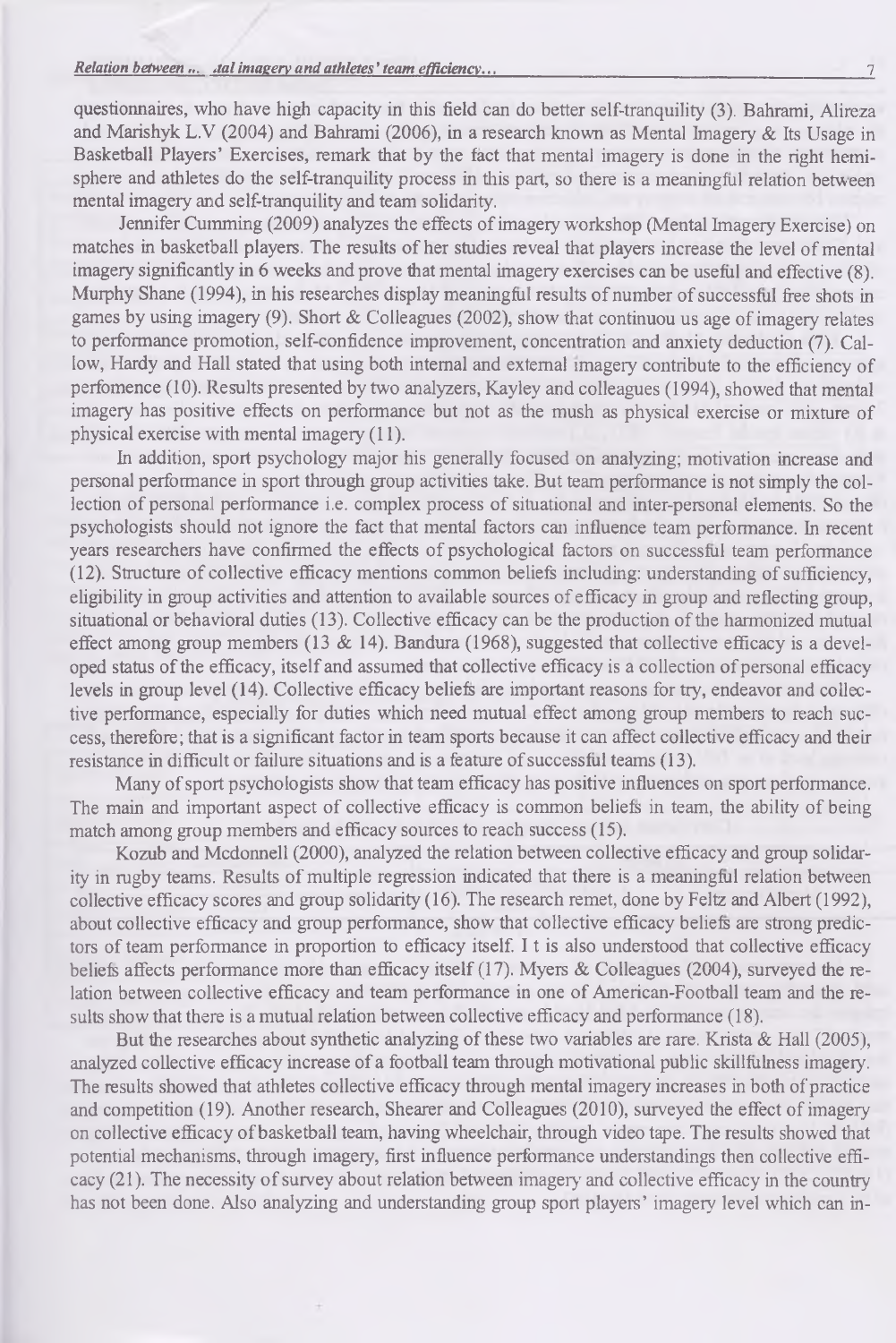#### 8 *Alireza BAHRAMI, Fariborz MOHAMMADIPOU,* **\_\_\_\_\_\_\_\_\_\_\_\_\_\_\_\_\_\_\_\_\_\_\_\_\_\_\_\_\_\_\_\_\_\_\_\_\_\_\_\_\_\_\_\_\_\_\_\_\_\_\_\_\_\_\_\_\_\_\_\_\_\_\_\_\_\_\_\_\_\_\_** *Vladimir SIVTTSKY, Abbas SAREM I*

crease auto-efficacy and collective efficacy that finally lead to team performance increase and encourage the athletes using imagery more, help the trainers encourage the players doing imagery in exercise and competition. As said before, imagery and its relation with performance have been studied in different researches. According to introduction and necessity of research, purpose of this research is to survey the relation between mental imagery and collective efficacy of athletes in group sports.

**Research methodology.** This research method is descriptive - correlation and causal - comparative. The researcher is going to determine the level of sport imagery, collective efficacy and the relation of above factors regarding probable differences due to sport fields and the gender of athletes. Statistical community selected 92 persons including 46 women and 46 men from Markazi Province handball, futsal, Basketball and volleyball teams and they became the objects of the research.

Data Gathering Method & Tool. Personal data questionnaire gathered information of age, sex, sport records and field of the athletes. Sport mental imagery questionnaire is designed by Hall and his colleagues in 1998 for measuring of imagery operation in sport. This questionnaire is according to likert 7-score scale (rarely=1 to often=7) which includes 30 questions and is formulated from small scales such as A) mental special imagery  $(MS)$ , B) motivation general competence mental imagery  $(MG-M)$ , C) animation -general motivation mental imagery (MG-A), D ) special cognitive mental imagery (CS) and E) general cognitive mental imagery  $(CG)$ . The Justifiability and credit of the questionnaire is reported 68% to 90 *%* by Hall and his colleagues (1). Collective efficacy questionnaire is one that Short and his colleague designed in 2004 which evaluates collective efficacy. It includes 20 questions which are based on Likert 10-score scale (I'm not sure=1 and to I'm not completely sure) and being formed of small scales such as ability, effort & try, resistance and union. The Justifiability and credit of the questionnaire is reported 83% to 86 *%* by Short and his colleague in 2004 (6). For gathering and classifying the data resulted from this research, the first statistical method was descriptive including central tendency and dispersion and then the perceptive method such as Pearson Correlation coefficient and T-test. For all statistical operations version 18 of SPSS statistical Tool was used.

**Research results.** For surveying the relation between variables of mental imagery and collective efficacy in female and male athletes, Pearson Correlation Test was used. The result of table 1 shows that there is a meaningful relation between imagery and collective efficacy with measure of r=0/548 and meaning level of  $a= 0/01$  which means there is a linear relation between them. How much the imagery increases or decreases, to that extent team sport efficiency also will increase or decrease.

*Table 1*

| Variables      |                         | Team efficiency<br><b>CONTRACTOR</b> |  |
|----------------|-------------------------|--------------------------------------|--|
| Mental imagery | Correlation coefficient | 0.548                                |  |
|                | p-value                 | 0.000                                |  |
|                | P < 0.01                |                                      |  |

## **Correlation between imaging and efficiency of the test team**

For comparison and evaluation of measurement mental imagery of men & women T-Test was used. According to the data of table 2, it was considered that the measure of motivation mental special imagery for women was (28.70±5.56) but this measure for men was (29.20±5.20). By observation of the result ofT test, groups' average difference at the level of mean taking of 0.05 does not have meaning, on the other hand , the measure of motivation special mental imagery is equal for men and women. AJso study of other scales shows that there is no difference between mental special imagery (MS), B) motivation general competence mental imagery (MG-M), C) animation -general motivation mental imagery (MG-A), D) special cognitive mental imagery (CS) and E) general cognitive mental imagery (CG) for women and men ( $p > 0.05$ ) and also it is seen sport imagery for women is (143.01 $\pm$ 25.52) and for men (146.95±15.32) so according to T-Test we conclude that sport imagery of men in proportion to women is of no significant difference ( $P=0.46>0.05$ ).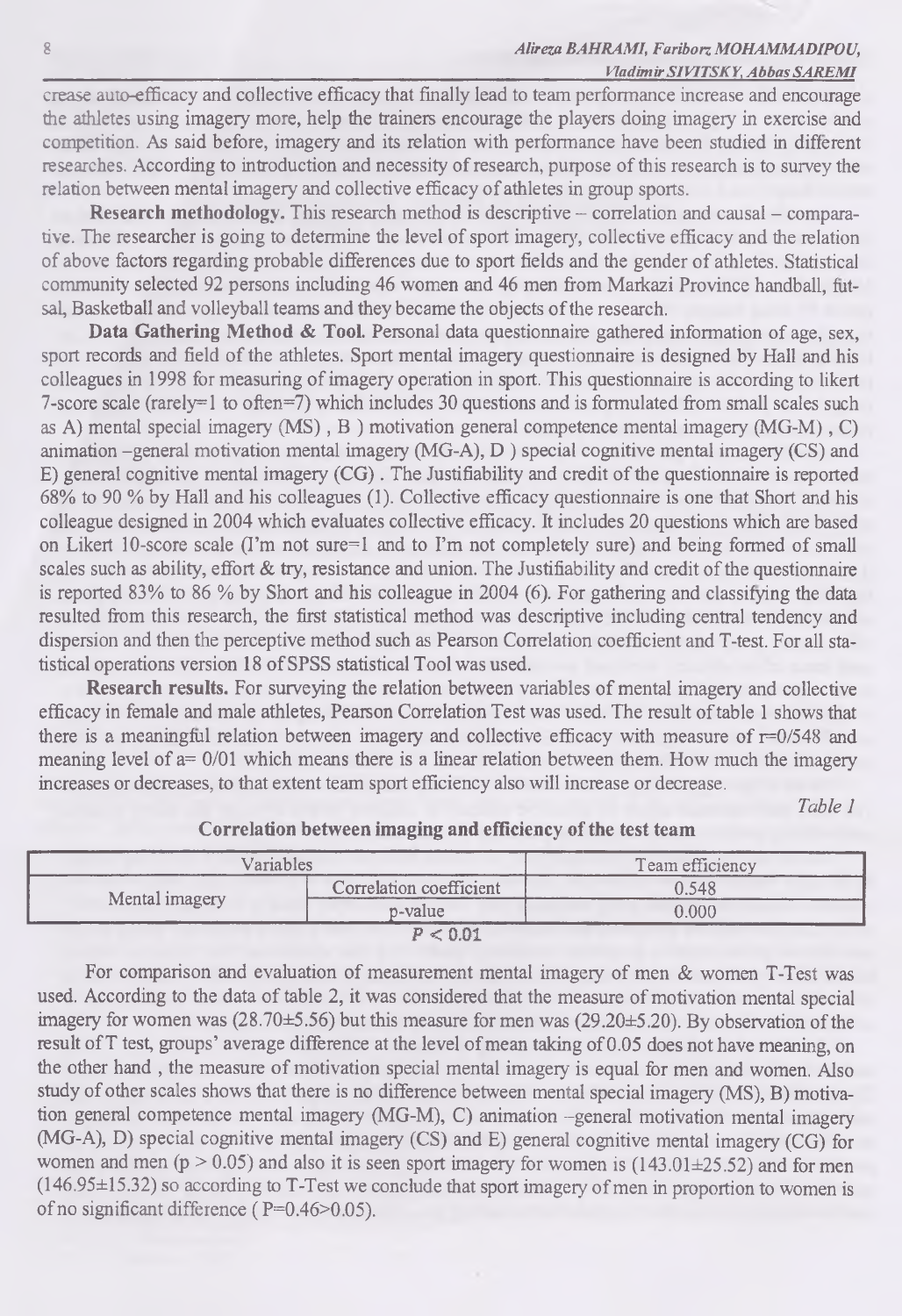| Gender                             |       | Mean   | Standard deviation | <b>Statistics T</b> | p-value |
|------------------------------------|-------|--------|--------------------|---------------------|---------|
| Mental picture of the specific     | woman | 28.70  | 5.56               | $-1.39$             | 0.15    |
| motivation                         | man   | 29.98  | 5.20               |                     |         |
| Imaging of general mental          | woman | 28.89  | 5.76               | 0.159               | 0.86    |
| competence motivation              | man   | 28.61  | 3.99               |                     |         |
|                                    | woman | 28.30  | 5.35               | 0.038               | 0.92    |
| Imaging subjective arousal-general | man   | 28.26  | 3.18               |                     |         |
| Mental images of specific          | woman | 28.52  | 5.52               | $-0.78$             | 0.41    |
| cognitive                          | man   | 28.98  | 4.01               |                     |         |
|                                    | woman | 27.98  | 6.56               | $-0.92$             | 0.34    |
| Imaging of subjective cognitive    | man   | 29.35  | 4.55               |                     |         |
|                                    | woman | 143.01 | 25.52              | $-0.73$             | 0.46    |
| Imaging mental exercise            | man   | 146.95 | 15.32              |                     |         |

**Compa rison of male and female Athlete of the mental imagary**

Collective efficacy measure was calculated by T-test As it is observed in table 3, measure of small scare of ability for men is (30.85±5.98) and for women (26.98±5.89). With observing T-Test results, the difference of groups is significant .on the other hand measure of ability small scale for men is more than for women. Also other small scales show that between small scales of preparedness, effort & try and resistance for men and women there is no difference  $(P > 0.05)$  but union scale for men is more than women (P<0.05). Totally it is observed, the efficacy measure for women is (126.12±26.95) and for men (139.08±19.82). The comparison of these measures according to T-Test shows collective efficacy for men is more than for women (p=0.020).

*Table 3*

| Gender                 |       | Mean   | Standard deviation      | <b>Statistics T</b> | p-value |
|------------------------|-------|--------|-------------------------|---------------------|---------|
| Ability subscale       | woman | 26.98  | 5.89                    | $-2.65$             | 0.007   |
|                        | man   | 30.85  | 5.98                    |                     |         |
| fitness subscale       | woman | 27.45  | 7.20<br>$-1.80$<br>4.89 |                     | 0.063   |
|                        | man   | 29.94  |                         |                     |         |
| <b>Effort subscale</b> | woman | 19.10  | 3.98                    | $-0.62$             | 0.501   |
|                        | man   | 19.41  | 2.87                    |                     |         |
| Strength subscale      | woman | 26.01  | 6.40                    | $-1.32$             | 0.149   |
|                        | man   | 27.12  | 5.42                    |                     |         |
| Alliance subscale      | woman | 25.98  | 6.60                    | $-2.49$             | 0.011   |
|                        | man   | 29.25  | 5.39                    |                     |         |
| Team performance       | woman | 126.12 | 26.95                   | $-2.30$             | 0.020   |
|                        | man   | 139.08 | 19.82                   |                     |         |

**Comparison of performance in male and female athletes**

Table 4 shows study of relation between imagery and collective efficacy for female athletes which  $\frac{1}{2}$  is a favorite linear relation about  $r= 0.665$  and at level of mean making 0.01 between these two variables so that for women mental imagery has significant effect on increase and decrease of collective efficacy.

So according the result to obtained, it is observed that measure of relation between imagery and collective efficacy for female athletes is more than the measure of relation between imagery and collective efficacy for male athletes.

*Table 2*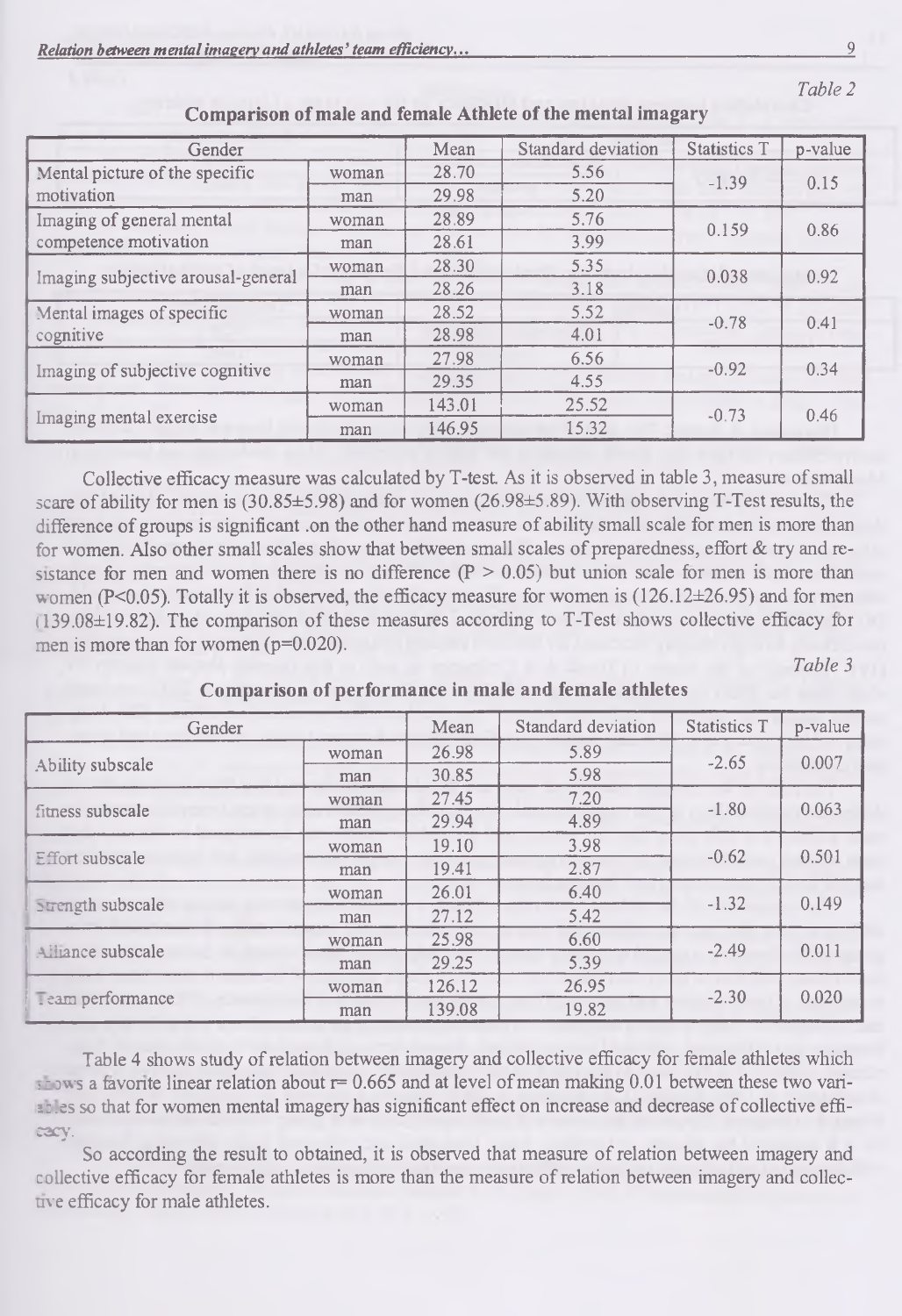**\_\_\_\_\_\_\_\_\_\_\_\_***Vladimir SIVITSKY, Abbas SAREM I*

## *Table 4*

**Correlation between imaging and efficiency of the test team of female athletes**

|                | variables               |       |
|----------------|-------------------------|-------|
|                | Correlation coefficient | N 665 |
| Mental imagery | p-value                 | ን በበበ |
|                |                         |       |

*Table 5*

**Testing the relationship between illustration and efficiency of a team of male athletes**

| variables      |                         | Team efficiency |
|----------------|-------------------------|-----------------|
|                | Correlation coefficient | በ 30            |
| Mental imagery | p-value                 | 0.006           |
|                | P < 0.01                |                 |

**Discussion & Result.** The goal of the research is the study of relation between imagery and collective efficacy for male and female athletes in the field of volleyball, futsal, Basketball and handball in Markazi province.

The result of study of relation between imagery and collective efficacy in athletes showed that there is a obvious relation between these two variables. This relation indicates that the imagery can have influence on self-efficacy beliefs of athletes .The result of this research together with the results of other researchers such as Bandura in 1997 showed collective efficacy is formulated from concepts of selfefficacy that can lead to increase of collective efficacy and improvement of athletes' performance (13, 14). Also it is the same as result of research of Krista J. & Hall R. in 2005 that showed athletes' collective efficacy through imagery increased for both two statuses and conditions of exercise and competition (19). The result of the survey of David A & Colleagues as well as this research showed imagery by video tapes has effect on collective efficacy (20, 21). Also Bahrami and Colleagues in 2007 concluded mental imagery in process of basketball athletes' exercise has effect on collective efficacy (22). Narimani and his colleague in 2006 also found a significant relation between imager, self efficacy and its impact on function.

The study of the imagery measure on male and female athletes showed that there is no significant difference between them in this cognitive skill. But the effect of motivation special mental imagery for male athletes is a little more than for women and this subject matter can be analyzed in this way that male athletes precede women in imagery special goals like imagery of a victory in a sport competition and this lead to their succeed and function improvement.

The comparison of the athletes' collective efficacy in this research showed that its effect on male athletes is more than women athletes and we can conclude from this research male athletes beliefs from group ability for doing a special action and succeed in a duty is more than women, so because the collective efficacy will lead to group correlation between every single member of the team thereto it also leads to increase of team function and success. These results like the result of the research of Ramezanizadeh and colleagues in 2009 in which the relation of collective efficacy, group correlation and collective performance on professional volleyball players studied, showed between these three variables there is a significant relation. It is the same as the result of the researches of Hodges & colleagues in 1992, Carron &colleagues in 1998, Kayley D &colleagues in 2001 Jennifer Gumming & colleagues in 2003 and Myers & colleagues 2004 about the relation of collective efficacy with group function and performance. So it is suggested the coaches of handball, futsal, Basketball and volleyball fields use mental imagery with the goal of self efficacy, collective efficacy & correlation and function improvement.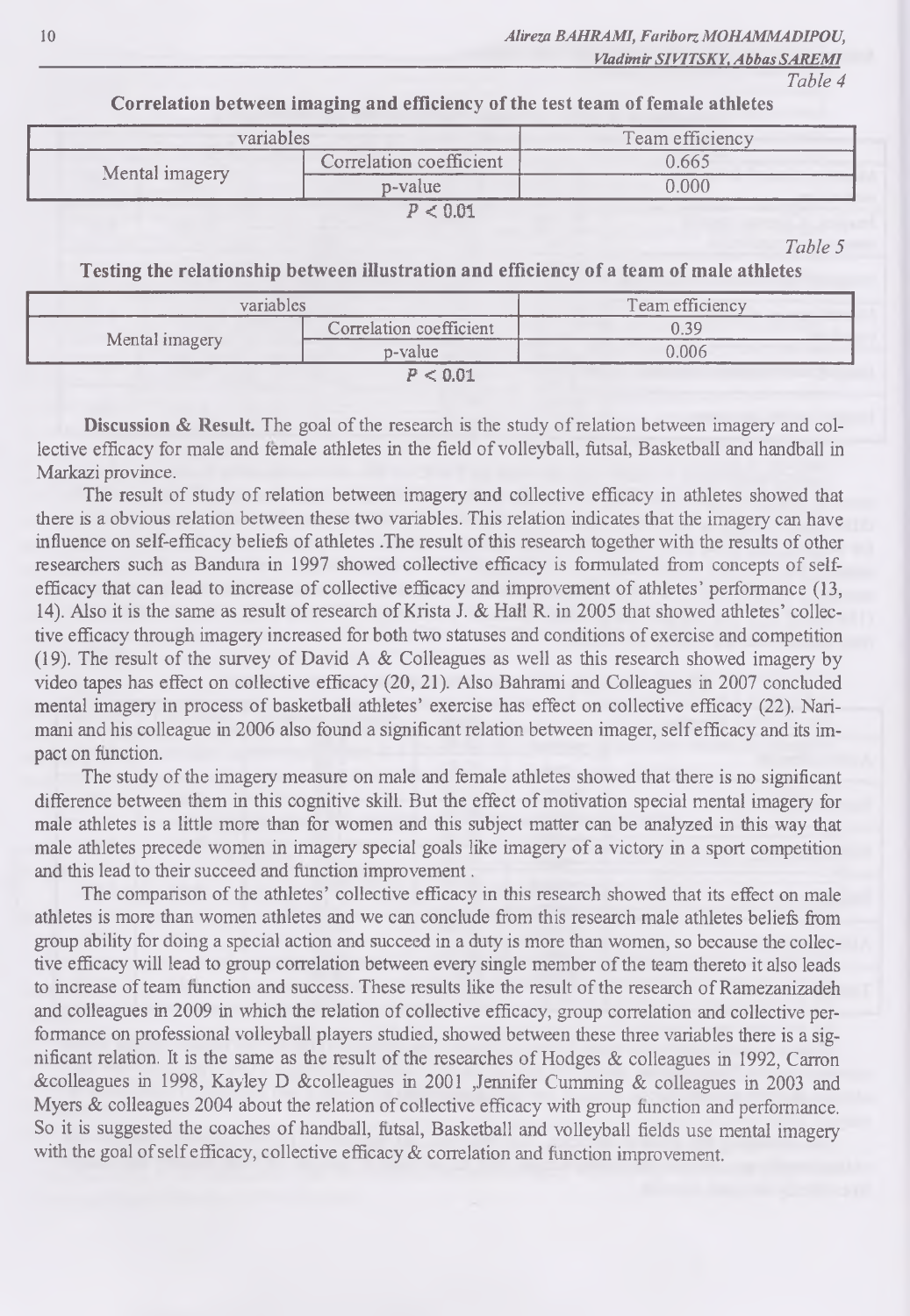### References

1. *Hall C. R.* Perceptions of team cohesion and athletes' use of imagery / Hall C. R. and Carron A.V International Journal of Sport Psychology. - 2003. - Vol. 34. P. 151-167

2. Comparing basic psychological, physical and cognitive skills of Khouzestan Province supreme male athletes of sporadic and group sports and the relation of these skills with their, themselves, efficacy" / Nourbakhsh, Parivash, Maleki, Mohammad // Harekat Press. - 2005. - № 23. - P. 141.

3. *Bahrami.* Mental Practice Program of 3- score shot for basketball players / Bahrami Alireza // Physical Education University Press of Belarus. - 2008.

4. *Kathleen M. A.* Imagery use in sport: A literature review and applied model. Martin, Kathleen A.; / Moritz, Sandra E.; Hall, Craig R. // The Sport Psychologist.  $-1999$ .  $-\text{Vol}(13(3), -P, 245-268)$ 

5 Ramezanali, Shahnaz. Effects of Mental Imagery on Competitive & situational Stress of Ping-Pong Players. M. A. Theses, Shahid Beheshti University.

6. The effect of imagery function and imagery direction on self-efficacy and performance on a golf putting task / Short, S. E., Bruggeman, J. M., Engel, S. [at al.] // The Sport Psychologist. - 2002. - Vol.  $16. - P.48 - 67.$ 

7. The effect of theoretically-based imagery scripts on field hockey performance / Smith I)., Holmes, P., Whitemore, L. // Journal of Sport Behavior. - 2001. Vol. 24. - P. 408 - 419.

8. *Cumming J.* The Influence of an Imagery Workshop on Athletes' Use of Imagery. / Jennifer Cumming, Craig Hall, Chris Shambrook // Journal of Sport and Exercise Psychology. - 2003. - Vol. 10.  $-$  P. 363-373.

9. Murphy, Shane M. Imagery interventions in sport Medicine & Science / Shane M. M. // Sports & Exercise. - 1994.-Vol. 26, issue 4.

10. *Callow N.* The effect of a motivational general-mastery' imagery intervention on the sport confidence of high-level badminton players / Callow N., Hardy L., Hall C. // Research Quarterly for Exercise and Sport.  $-2001$ .  $-$  Vol. 72.  $-$  P. 389 - 400.

11. *Mills K. D.* The Relationship between Imagery and Self-Efficacy in 20 Competitive Athletes / Mills K. D., Krista J. Munroe, and Craig R. Hall. // Journal of Applied Psychology. - 2001. - Vol. 20,  $Ne 4$ .

12. *Carron A. V.* The measurement of cohesiveness in sport groups. / Carron A. V., Brawley L. R, Widemeyer W. N. //: Advances in sport and exercise psychology measurement. Ed: Duda J. L. Morgantown W. V: Fitness Information Technology. - 1998. - P. 213 - 226.

13. *Bandura A.* Self-efficacy: The exercise of control. - New York : Freeman and Company, Bandura A. - 1997.

14. *Bandura A.* The relative efficacy of desensitization and modeling approaches for inducing behavioral, affective, and attitudinal changes / Bandura A., Blanchard E. B., Ritter B. // Journal of Personality and Social Psychology.  $-1968$ .  $-$  Vol. 13.  $-$  P. 173  $-199$ .

15. *Greenlees I. A.* The impact of collective efficacy beliefs on effort and persistence in a group risk / Greenlees I. A., Graydon J. K., Maynard I. W // Journal of Sports Sciences. - 1999. - Vol. 17, No  $2 - P$ . 151 - 158.

16. *Kozub S.* Exploring the relationship between cohesion and collective efficacy in rugby teams / Kozub S., McDonnell J. // Journal of Sport Behavior.  $-2000. -$  Vol. 23.  $-$  P. 120  $-$  129.

17. *Hodges Leigh*. Collective efficacy and group performance / Hodges Leigh. Carron, Albert V. // International Journal of Sport Psychology. - 1992. - Vol. 23(1). - P. 48-59.

18. *Myers N. D.* Collective Efficacy and Team Performance Longitudinal Study of Collegiate Football Teams / Myers N. D., Feltz Deborah L., Short Sandra E. A // Journal of Sport Behavior. - 2004.  $-$  Vol. 8.  $-$  P. 126 -138.

19. *Munroe-Chandler K. J.* Enhancing The Collective Efficacy of A Soccer Team Through Motiarional General-Mastery Imagery / Munroe-Chandler K. J. Craig R. Hall. // Imagination, Cognition and Personality.  $-2004 - 2005$ .  $-$  Vol. 24,  $\mathcal{N}$  1. P. 51 - 67.